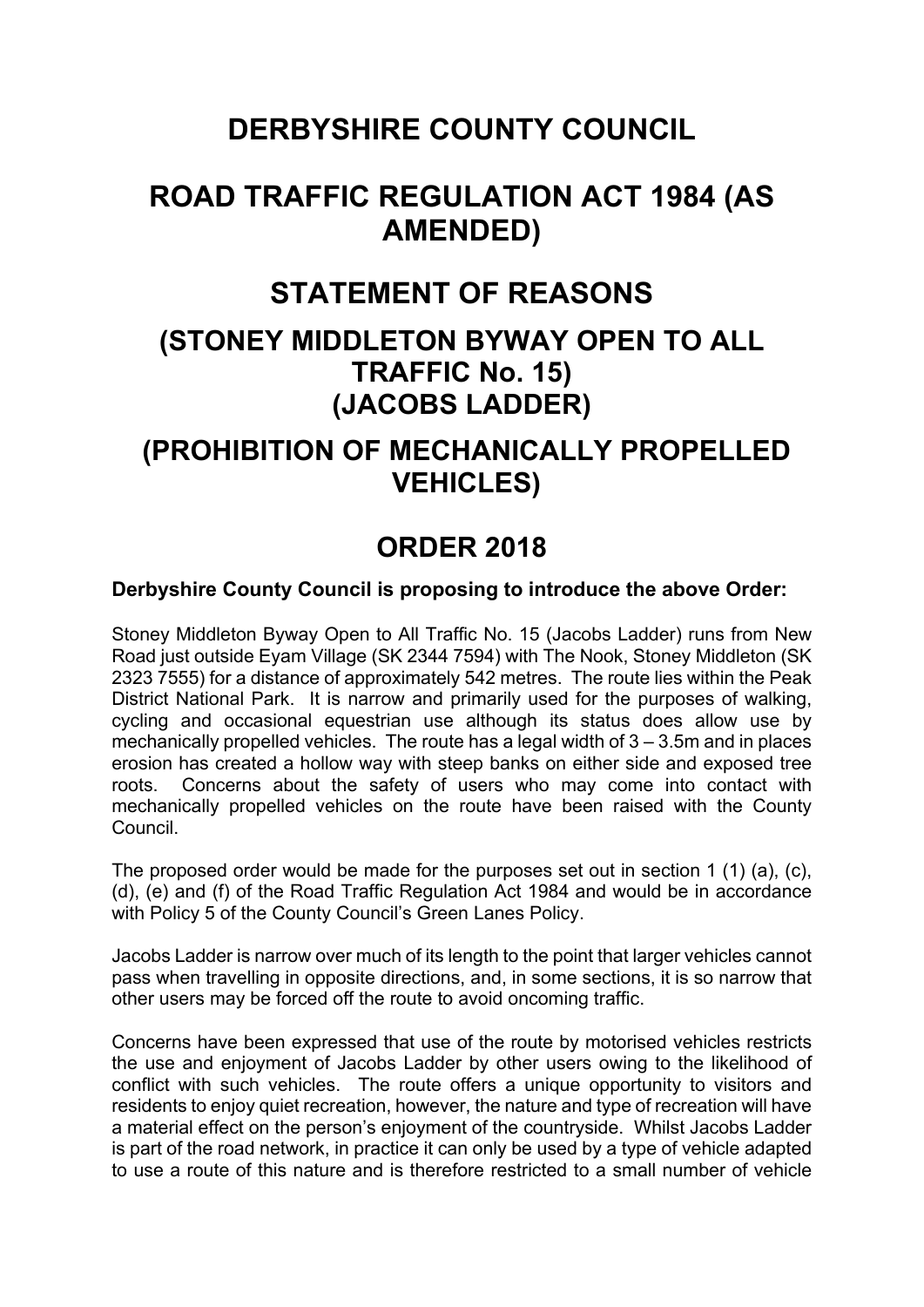users. It is considered that the normal traffic of the area, which will include pedestrians, cyclists and horse riders should receive priority where there is the possibility of conflict with motorised users on a route that is in parts narrow.

The route runs in part between stone walls and this narrowness precludes normal motorised vehicular use of this carriageway as there is no opportunity for larger motorised vehicles to pass each other and equally no escape for other users. It is therefore unsuitable for larger motorised vehicles. Motor cycles will also occupy a significant width of the route on the narrower sections and such use is considered to be incompatible with the route's narrowness.

The general character of this route is a tranquil rural track. It passes from the village of Stoney Middleton and ascends a wooded hillside passing the local cemetery. It is considered that this route provides an opportunity for safe recreation for persons on horseback, or foot. Given the narrowness of the route, it would be beneficial for these user groups to preserve the character of the route by preventing the use of the route by motorised vehicles.

The amenity of the area in this context, is considered to be a combination of the benefits derived from open air recreation, tranquillity, and the landscape. It is considered that if these are being affected by use of motorised vehicles, then the implementation of the proposed order would preserve and work towards improving the amenity of the route.

As Jacobs Ladder lies within the Peak District National Park, the Council is required to have due regard for the activities of the National Park as required by sections 5 and 11A of the National Parks and Access to Countryside Act 1949.

The route links two surfaces and publicly accessible carriageways. The construction and condition of Jacobs Ladder restricts use to certain types of motorised vehicles that are capable of negotiating rough terrain and is of little value to drivers of normal road vehicles. It does not provide connectively to the local carriageway network for normal road vehicles.

In terms of the economic and social well-being of local communities within the National Park, evidence suggests that the local community is opposed to continued motorised use.

The County Council therefore considers that the use of this route by mechanically propelled vehicles is incompatible with the aims and objectives of the Peak District National Park at this location.

The County Council has therefore concluded that a Traffic Regulation Order should be introduced to prevent the use of the route by mechanically propelled vehicles at all times. The Order will take effect over the entire length of the route depicted on the accompanying plan Ref: TE/PJW/WD93-15/TRO owing to the lack of turning spaces.

It is proposed to maintain access for cyclists, pedestrians, horse riders and use by horse-drawn vehicles through the restricted area. Access will be maintained for emergency vehicles and any party requiring lawful access to premises.